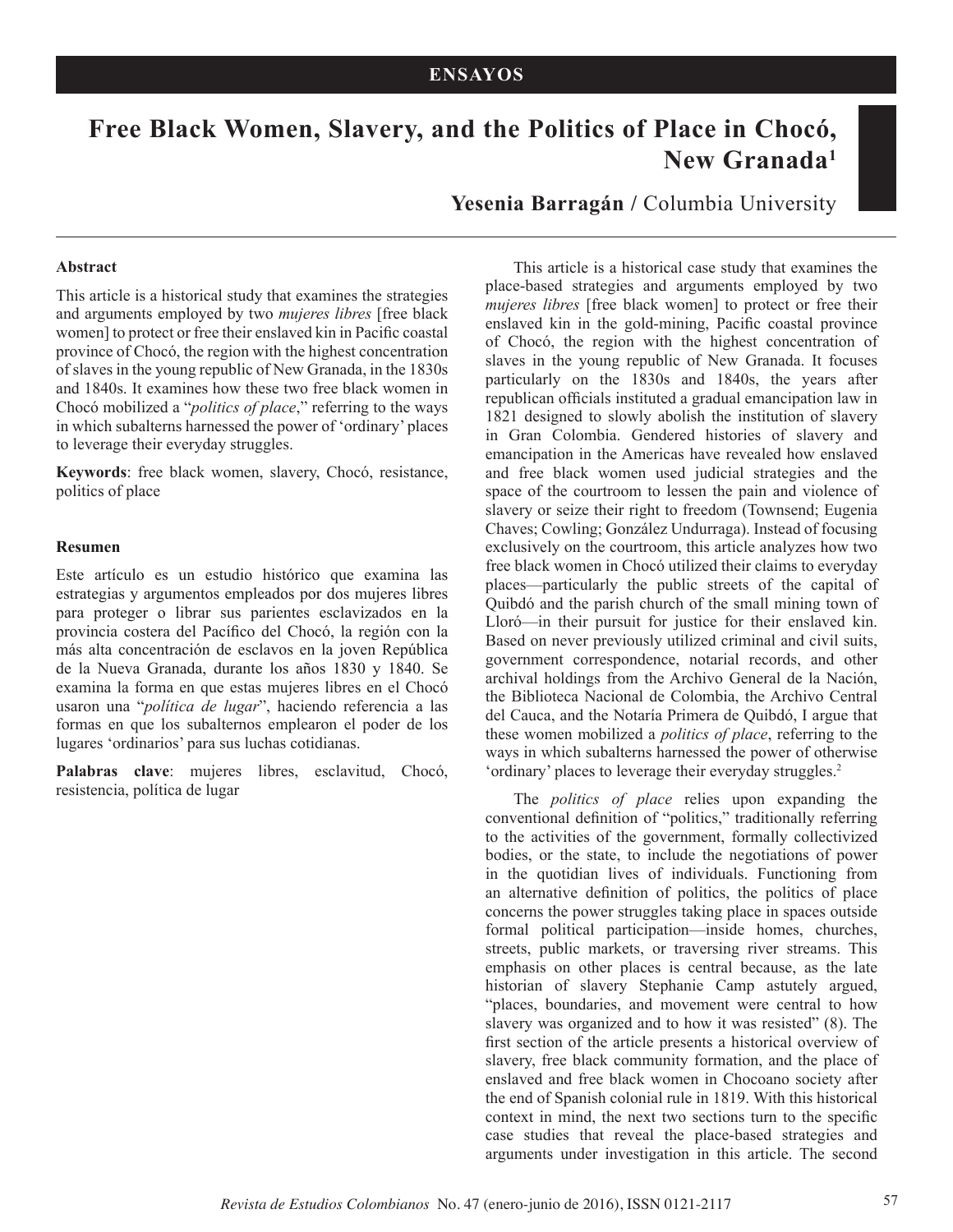section analyzes an elderly free black grandmother's street protest against the death of her enslaved grandson in Quibdó in 1836. It shows how she transformed the streets of Quibdó into a battleground to demand justice for her deceased *nieto*. The third section looks at a free black mother's legal struggle in Lloró in 1843 to liberate her son who remained bonded to his master. I demonstrate how she also wielded a place-based argument—primarily her belonging to a local church in Lloró—to win over her son's legal freedom. While both cases are unquestionably distinct in their aims and circumstances, they fundamentally point to how free black women during slavery in New Granada drew upon all the legal and extralegal resources they could, including their claims to everyday places, to demand the dignity and termination of enslavement for their loved ones.

#### **1. Slavery and Freedom in Republican Chocó**

Located between the *cordillera occidental* [western Andes] on the east and the Pacific Ocean to the west, the northwestern province of Chocó was the heart of Colombia's gold mining economy throughout the colonial period. The first black *cuadrillas* [slave gangs] were brought to the region to mine for gold in 1690, only to be followed by thousands of more slaves purchased in the Caribbean (Mosquera, "Los procesos de manumisión" 99). With booming investments in gold mining and, to a lesser extent platinum, over the course of the eighteenth century, the black population of Chocó gradually emerged as the largest racial group in the region. In 1704, over 600 slaves were imported into Chocó. By 1724, 2,000 slaves worked the province's mines (Sharp 21- 22). The first major census conducted in the region in 1778 definitively shows how slaves and free blacks dominated Chocó. Of the 14,662 residents, 332 were *blancos* (2%), 5,414 were *indios* (37%), 3,160 were *libres* or free blacks (22%), and slaves constituted the majority with 5,756 (39%) (Tovar Pinzón, *Convocatoria al poder del número* 353-357).

However, after a crisis in gold production in the mid-tolate eighteenth-century, the demographics of Chocó began to radically shift, as more slaves began to purchase their freedom (self-manumission) and form free black households and *pueblos* along the tributaries of the province's three main rivers: the Atrato, San Juan, and Baudó (Jiménez, "El Chocó" 126-127). By 1808, free blacks were the majority, composing 60% of the total 25,002 inhabitants, with slaves comprising 20%, indigenous 18%, and whites 2% (Sharp 16). The majority of these free blacks in late colonial Chocó were poor men and women who lived, fished, and panned for gold along the rivers of the province, while a minority formed what historian Sergio Mosquera calls a small but powerful "*mulatocracia*," an exclusive, wealthy group of *libres* who were mine owners and slaveholders that developed strong ties to the white, slaveholding class and authorities into the early nineteenth century (Mosquera, *De esclavizadores* 21- 24).

The Wars of Independence (1810-1819) altered the political universe of slaves in Chocó and New Granada who acquired the possibility of eventual freedom by joining the patriot or Spanish royalist armies (Pita Pico; Echeverri). But the real blow in the eyes of New Granadan slaveholders arrived in 1821 when Colombian delegates in the Congress of Cúcuta established a gradual emancipation law. This law, enacted in 1821 in the aftermath of the Wars of Independence against Spanish colonial rule, banned the international slave trade, established local civic councils to manumit "deserving" slaves, and included a Free Womb clause that declared the children of slave mothers to be born free, yet bonded them to their mothers' masters until the age of adulthood (Restrepo Canal 231-232). Any child of a female slave born after 1821 was thenceforth referred to as a child of the Free Womb *un hijo libre por la Ley* or *manumitido*—who would acquire their full legal freedom only after serving and working for their mother's master until the age of 18 (and then 25, after changes to the law in 1842). By destroying the genealogical inheritability of enslavement from mother to child, the Free Womb law abolished the centuries old institution of chattel slavery in Colombia. In the early 1820s, one mine owner from the former capital of Nóvita in Chocó complained profusely about the 1821 law: "[…] the war has drawn away all the best negroes, and the laws of the Congress are taking the rest."3 Years later in 1845, the Governor of Chocó stated that "the law of manumission gave a mortal blow, snatching away more than one hundred workers a year […]"4

Yet, despite the "mortal blow" to chattel slavery represented by the gradual emancipation law, the slave trade continued to flourish as strongly in the republic as it had during the late colonial period. In 1810, when Chocó was still controlled by the Spanish Crown, forty-three slaves were sold in homes, public auctions in the plaza, and the notary's office of Quibdó, while sixty-two were bought and sold just fifteen years later in 1835 under republican rule.<sup>5</sup> That same year in 1835, 604 enslaved women and a slightly larger number of 661 enslaved men were counted in the census of Chocó.<sup>6</sup> Despite their relatively smaller numbers, enslaved women played a crucial role in the mining industry, society, and slave trade in the region. In Chocó, the vast majority of slaveholders were small-scale miners who owned three or four slaves.7 These owners relied largely on panning with *bateas* (large, shallow wooden basins to scoop up gravel) and diving to acquire gold dust and nuggets from the riverbeds. For this type of work, the preferred laborers were enslaved women, whose racialized and gendered bodies were deemed more physically "equipped" to perform exerting and carefully executed labor (Boussingault; Taussig 71). The preference for female slaves was reflected in the regional slave trade as well. According to available records from the Notaría Primera de Quibdó, a little more than half (58%) of slaves bought and sold in Quibdó from 1828-1852 were female (293).<sup>8</sup> Apart from panning and diving for gold, enslaved women also worked as seamstresses, cookers, cleaners, ironers, wet nurses in households, assistants for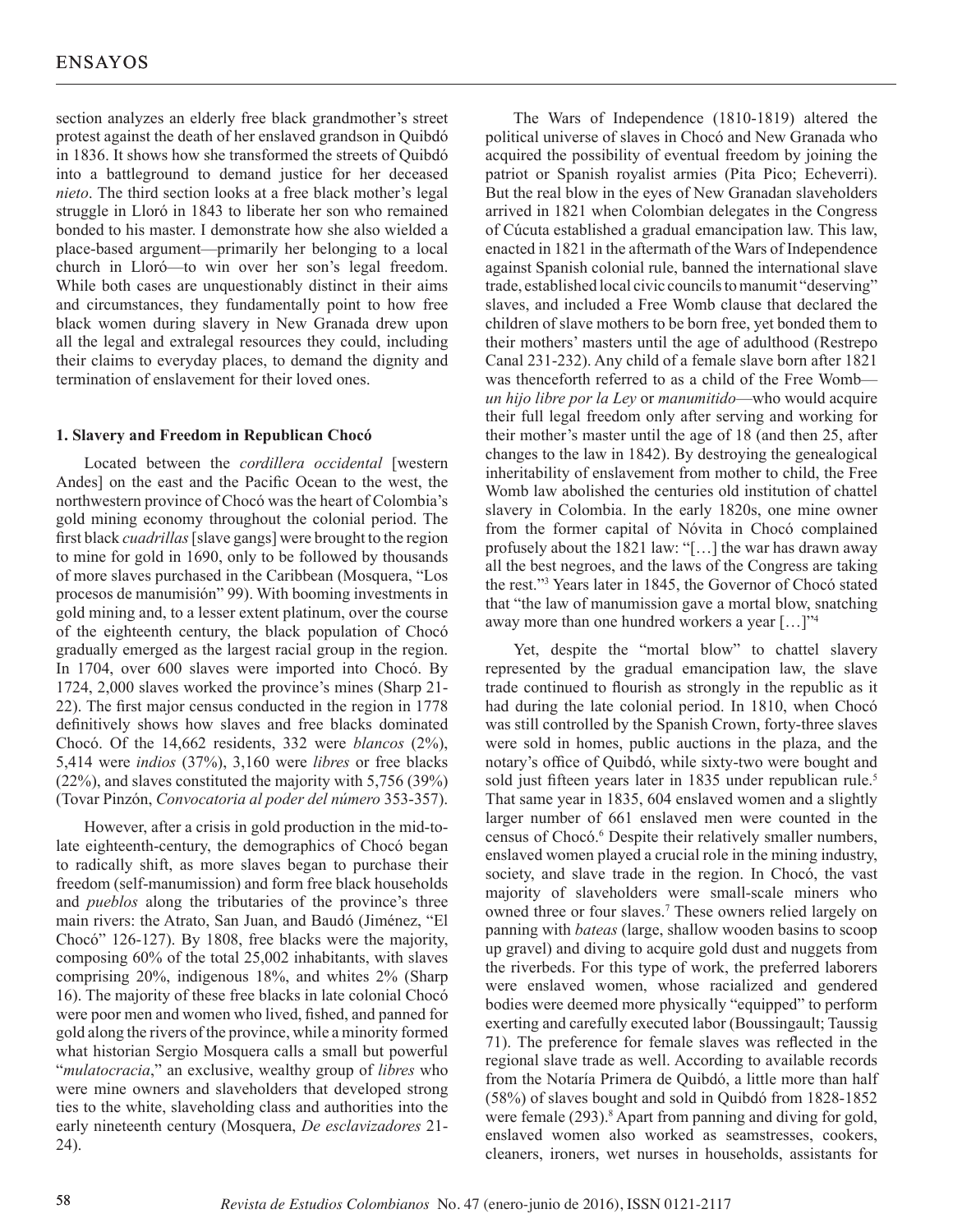shopkeepers in the capital or surrounding towns, or farmers who tended their owners' *rastrojos* [agricultural fields].

Moreover, enslaved women in Chocó tended to acquire freedom at slightly higher rates than men, as reflected in the *cartas de libertad* [freedom papers] recorded in the Notaría Primera de Quibdó. *Cartas de libertad* were documents granted to slaves by the notarial official after they paid their masters a particular amount of money for their freedom. The freedom papers legally sundered the contract of *servidumbre*  between slave and master, and secured the ex-slaves' full claim to legal freedom. Of the available *cartas* from late colonial Quibdó in the Notaría Primera, 42 male slaves and 44 female slaves were freed through self-purchase from 1810- 1819, while 51 male slaves and 64 female slaves purchased their freedom from 1828-1852. The larger presence of female slaves in self-purchase records corresponds to trends in manumission practices across Atlantic slave societies where women—and particularly domestic slaves—had greater access to and opportunities for manumission (Morrissey; Beckles; Schwartz). While unfortunately the census records calculating the number of free black women in Chocó do not exist, the trail of fragmentary documentation they left behind show that they played a critical role in the day-to-day operations of this frontier society.

A handful of these free black women, like the *liberta*  [free black] María Cruz de Vidal, owned slaves. Vidal was one of the rare free black slaveholders who amassed a small slave trading empire for herself and her family in early-tomid nineteenth century Chocó. Over the course of nearly twenty years, Vidal was a principal stakeholder in the local and regional slave market, selling a total of twenty slaves and one *manumitido*, while purchasing nineteen slaves and seven *manumitidos* for herself and others. Overseeing a commercial network that stretched across the upper white and free black classes, Vidal managed her slaving business and investments without the assistance of a husband.<sup>9</sup> Most free black women in Chocó, however, were either of the poor or middling classes, such as the free black woman and child of ex-slaves Catalina Lago who asked her one surviving illegitimate daughter to give her a proper burial "bearing in mind my poverty" in her last will and testament in 1819.10

Free black women also helped their loved ones acquire their freedom either by providing or loaning money for the *cartas de libertad*, or initiating freedom suits against masters in the local tribunals. In 1827, for example, the free black grandmother Juana de los Santos paid 60 *patacones* (a colonial and nineteenth century currency) for her fiveyear-old granddaughter Geronima's freedom in 1827, while the free black woman Clara Eredia loaned 200 *patacones*  for her enslaved sister María de la Cruz's freedom in 1833. The *negra libre* Marta Valencia took her enslaved husband's masters to court over his freedom, which she won in 1848.<sup>11</sup> Throughout the first half of the nineteenth century, free black women were enormously integral actors in the making and unmaking of slavery in the province of Chocó. But, as

this article shows, these women did not only assert their political subjectivities in the courtroom or *oficina de la notaría*; they utilized all the resources and *places* available to them in their struggle for dignity and freedom despite the limitations imposed upon them by slavery. The following section examines how one free black woman, the elderly grandmother Petrona Cordova, used the public streets of the Chocoano capital in 1836 to demand justice and dignity for her deceased grandson, a slave named Justo.

## **2. "Justice for Justo": Petrona Cordova's Street Protest (1836)**

In the main church of Quibdó, located in the plaza of the capital, the head teacher of the local school and his white and *mestizo* male *alumnos* gathered together with their prominent *padres de familia* in July 1834 to showcase the children's "enlightened" education in a public competition that had been taking place in the city for several years after Independence in 1819. A report sent from Quibdó to Bogotá cheerfully approved of the elite spectacle, announcing that "very soon we shall see the absence of roughness, and of Colonial vices" in Chocó, as Quibdó's illustrious sons were publicly christened the region's leaders that would, as a local newspaper noted, "remove Chocó from the darkness in which it is buried."12 But nearly two years later, the celebrative tone of the capital would shift to one of panic after officials reported that a street protest led by an older black woman in Quibdó placed the city in a state of "general alarm."13 Her name was Petrona Cordova, and on hot August day in 1836, she had reportedly run through the main streets of the capital, shouting that her enslaved grandson Justo had been brutally murdered by his master, Nicolas Bonoli, an Italian slaveholder and one of the wealthiest, most powerful men in the region. Apart from a criminal investigation, Petrona and the street mourners, which included many family members, demanded justice for Justo and specifically requested the exhumation of his body after his burial.

According to two witnesses, night had fallen when Justo's long and harsh punishment began in early August of that year. Both witnesses testified to have first heard his moans around 9:30 in the evening, moans that did not cease until 1:00 in the morning. The following day, they saw Justo working in his master's shed "with a chain on his neck, which was full of sores caused by the whippings [Bonoli] had given him."14 Others also confirmed sightings of Justo "with his buttocks and testicles covered in sores," while another claimed they had seen lacerations "from his back to his testicles."15 Justo continued to be punished for several consecutive days. The city's *personero público* [public representative] Juan Arrunategui testified that one evening Justo went to his home with a chain on his neck, imploring Arrunategui to "speak on his behalf so as to reduce the imprisonment and punishment [Bonoli] was giving him."<sup>16</sup> When asked why Bonoli was punishing him, Justo responded that he had previously run away fearing Bonoli's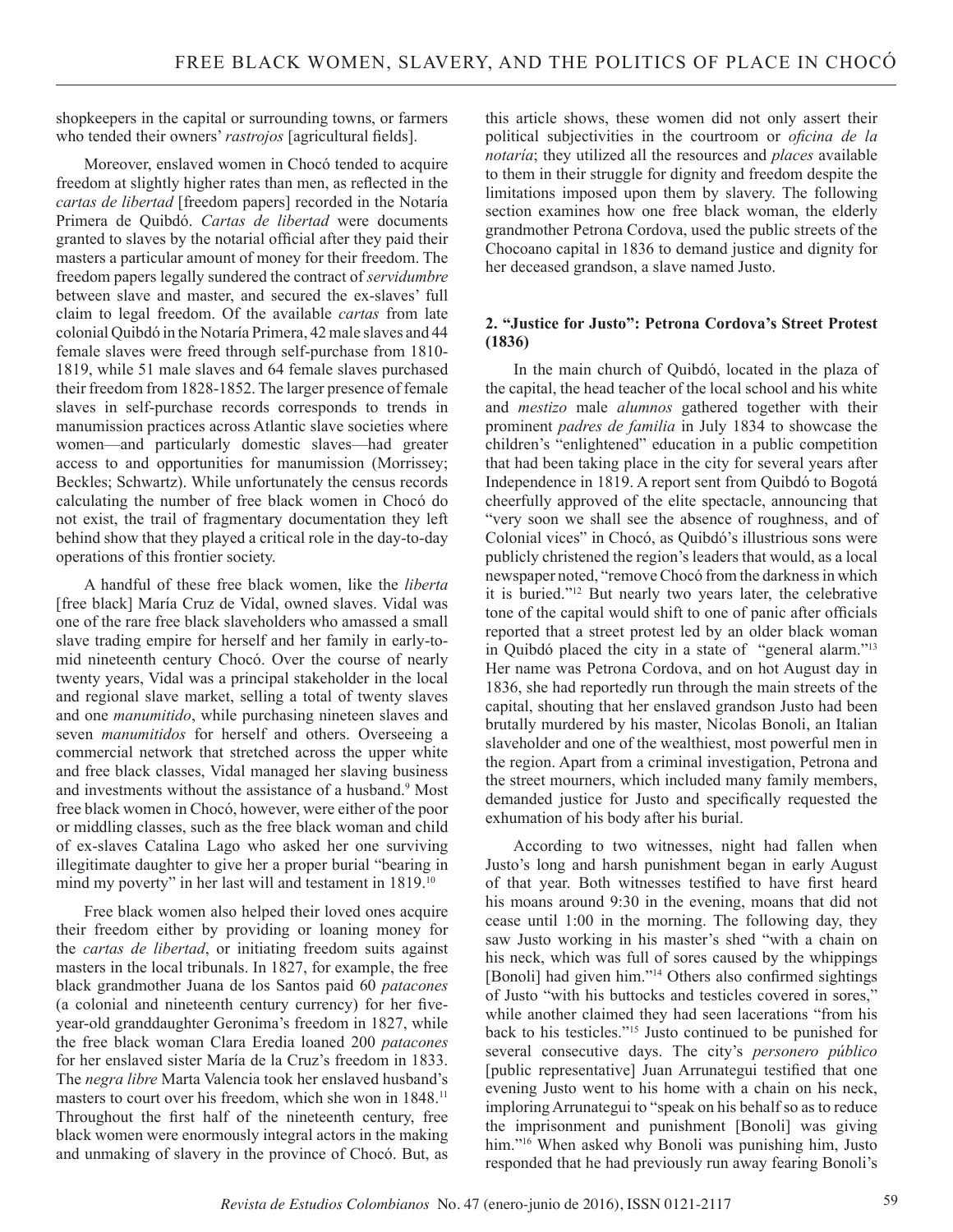abuse. Arrunategui requested that Justo return early the next morning to move forward on the case, but later discovered that Justo fled yet again. When apprehended, the torture undoubtedly continued. Witnesses stated that Justo was at some point forced to take a cold shower, causing him to fall ill with *pasmo*, a heavy fever. Despite alleged assistance from a medical doctor and a nurse, Bonoli's close friends, Justo died a few weeks later in his master's home at around 5 or 6 in the morning on August 18. Shrouded and lying on the kitchen floor, his body was taken to the cemetery a few hours later at around noon.<sup>17</sup>

The midday sun glistened, perhaps interspersed with an occasional drizzle typical of the Pacific lowlands, when Justo's body was carried out of Bonoli's home, located in the center of town across the busy Atrato River and city church. But as his body passed by the houses of Quibdó's elite and governmental authorities, Justo's grandmother Petrona Cordova began "yelling through the streets until he was buried, denouncing the author of the murder," followed by other "mourners [who] yelled throughout the streets that his master Bonoli had killed him with whippings, and that they recognized the body because it had many wounds and a ripped testicle."18 A man named Ricardo Olaechea, who would later defend Petrona as her legal representative, stated that as Justo's body passed by the Governor's home "in the middle of the outcries and shouting, the mourners demanded justice for Justo."19 Justo's death was no longer a private matter, as Petrona's street protest forcibly publicized Bonoli's crime.

But who, in fact, was Petrona Cordova and what moved her to publicly condemn her enslaved grandson's undignified death? Described as "miserably poor" and "a woman in her eighties,"20 Justo's grandmother Petrona Cordova likely worked the Royal Gold Mines of San José de Murrí just north of Quibdó, as her name is listed in an inventory from 1831 alongside other known relatives who joined the mourners that hot August afternoon.<sup>21</sup> Every person interrogated about the case confirmed that Petrona Cordova led the protest. The city's public representative Juan Arrunategui, who Justo had petitioned before his death, also stated that Cordova appeared before him carrying a mining tool called a *barretón,* a large bar used to hammer and lever ore from the ground, requesting his help after Justo's death.<sup>22</sup> The Governor, unquestionably aiming to discredit Cordova's petition, further asserted that Cordova appeared to have consumed "liquor putting her in a complete state of drunkenness, [as she] began to publicly yell that the master had killed the slave."23 Anonymous letters sent to Bogotá after Cordova's protest informed judicial authorities that Justo's relatives "were going to bury him ten hours after his death."24 These are the fragmentary pieces of information left in the archival holdings that offer a few critical facts surrounding Cordova's actions. Read through the bureaucratic gaze, these details present the image of an "unruly," intoxicated, elderly black woman, angered at the brutal death of her grandson. However, an examination of traditional Afro-Pacific funerary rituals allows us to see that

Cordova requested the exhumation of Justo's body in part because she was leading *la novena*, a nine-day long funerary ritual necessary to put the souls of the deceased to rest.

The ritual of *la novena* is certainly not unique to the Afro-Colombian spiritual tradition. Practiced across the Catholic world, *la novena* consists of nine days of mourning after the death of a loved one, typically accompanied by private or public prayers, rosary devotions, and a feast in honor of the deceased. After a person's death, the shrouded body of the deceased is displayed in the home for several hours so that relatives, friends, and other loved ones can say their last good-byes to the dead as their soul gradually transitions to the afterlife. They are then buried that evening, and the loved ones return to the home for eight more consecutive days to continue the devotional funerary ritual (Hilgers, "Novena"; Davis 21-27). In black communities along the Pacific in Colombia, the oldest woman of the family, known as *la gran madre*, leads the singing of the *alabaos*, or funerary songs, to aid this transition and honor the deceased's soul (González Zambrano 33). With influences from popular Catholicism, Emberá (the largest indigenous community of Chocó) shamanism, and Afro-Colombian traditions, the collective consumption of *aguardiente*, a popular liquor produced from sugar cane, is critical for *la novena*'s rituals, as the combination of singing and drinking of *aguardiente* is said to heighten memory and spiritual understanding (Losonczy 49). Along with *aguardiente* consumption, high-pitched lamentations by the *gran madre* and female relatives are necessary for the ritual, which requires expressive emotions from them such as crying, groaning, and at times convulsions. On the day of the death, the relatives are responsible for organizing the funerary arrangements, informing and waiting for absent relatives and indigenous *compadres* to arrive and say their blessings to the deceased before their body is carried to the cemetery for burial typically in the evening (Serrano Amaya, "'Hemo de mori cantando….'").

Given that "death is considered as the beginning of a journey and not as the annihilation of the person" (González Zambrano 27) in the Afro-Pacific spiritual tradition, and that *la novena* was not properly carried out due to the immediate burial of Justo's body, it is clear that Cordova's protest and her family's requests for exhumation were more than just an outcry for legal justice; they were demands for *spiritual justice*. In this tradition, it is believed that failure to properly attend to the requisite parts of the funerary ritual—the wake, the *alabaos*, and *la novena*—could "endanger the journey of the deceased's soul" (Serrano Amaya, "'Hemo de mori cantando'") with severe consequences on both living and dead. If the ritualistic process is interrupted, the soul is said to remain in permanent contact with the dead. Contemporary accounts of funerary rites from the southern Pacific coast of Colombia state that the dead will appear occasionally and on certain times of day if the process is interrupted. Not only can they at times appear in dreams, they can also return to sleep alongside their spouses if the soul has not rested (Serrano Amaya, "'Hemo de mori cantando'").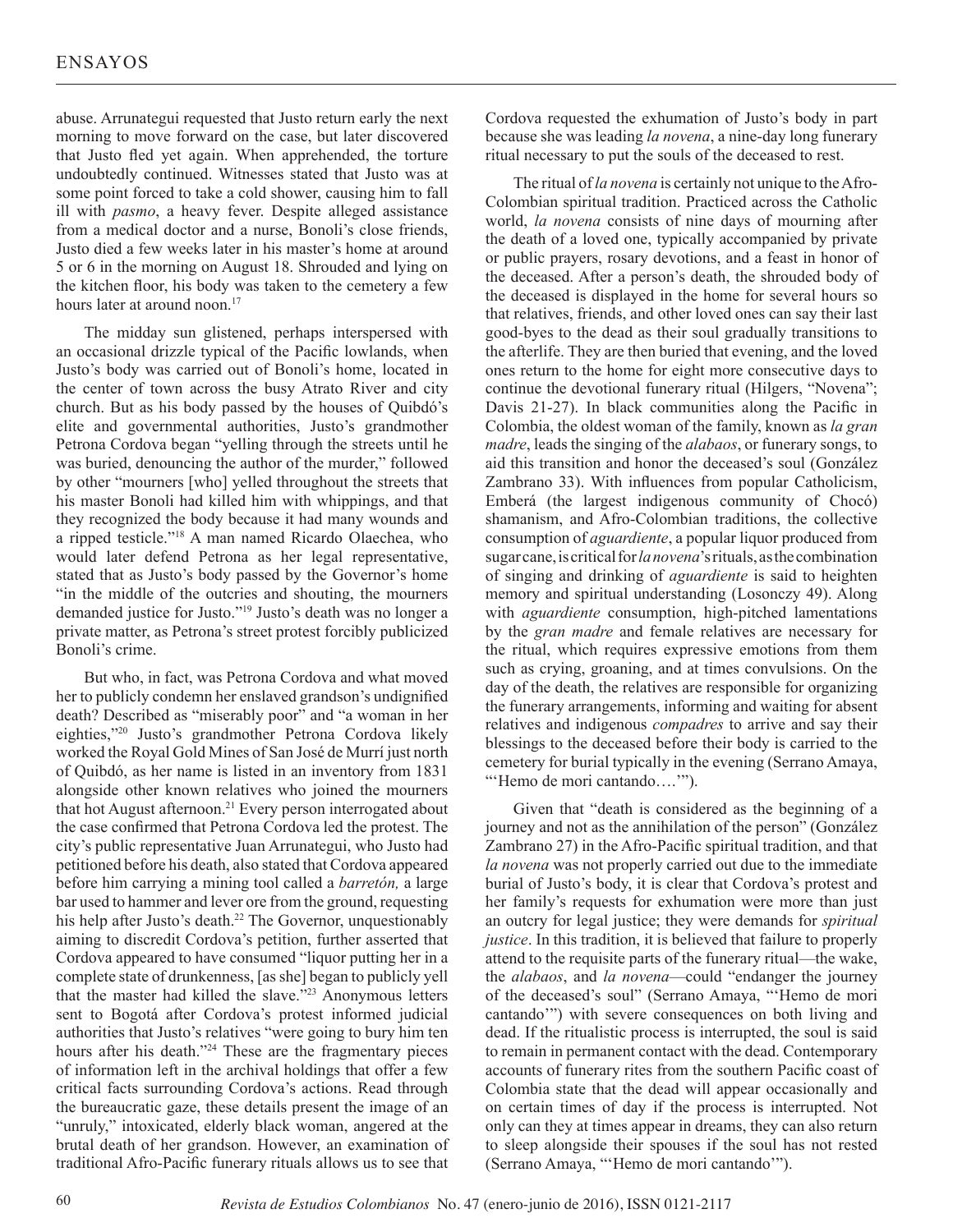Thus, it is no surprise that Cordova, as the *gran madre*, was leading the protest, since the eldest woman in the family organized these funerary rituals. The *barretón,* or an iron bar used for mining, she was carrying also could have been part of the ritual, as the mining family was a predominant form of social organization for the enslaved and black underclass in colonial and republican Colombia. Along with other ritualistic items, the bar could have been used to affirm these social and familial bonds of labor (González Zambrano, 21; Sharp; Jiménez, *El Chocó, un paraíso*). Placing the Governor's undeniable attempt to smear Cordova by referring to her intoxication aside, it is possible that Cordova indeed consumed *aguardiente*, given that it was a requirement for the ritual. In fact, her yelling on the way to the burial, while politically motivated, could have been part of her singing the *alabaos*, marked for their piercing, deeply expressive tones.

However, the request by her relatives to bury Justo ten hours after his death unquestionably points that this was one of the primary motivations for the protest and demands for exhumation. As Colombian historian María Cristina Navarrete writes, slaves in seventeenth-century Cartagena preferred to have the wake at night, given that this would allow time for loved ones who lived far away to attend the ceremony. This was especially necessary for the enslaved because of the difficulties they faced for taking time away from work, restrictions by authorities, and African spiritual customs of celebrations at night (91). Though not ideal, ten hours alone with Justo's body before its burial would allow some time for Cordova to proceed over the rituals, while giving the opportunity for loved ones to gather from afar before his final good-bye. Indeed, "one of the conditions of a good death [in this tradition] is the largest possible presence of people" (Serrano Amaya, "'Hemo de mori cantando'"), which was no longer possible after the authorities forced his burial at noon.

Armed with her body and voice, Cordova's street protest and call to exhume the body were not only part of a "mortuary politics," defined "as intense disputes about custom, authority, and religion play out within final rites of passage" (Brown, *The Reaper's Garden* 6), but also a radical display of a politics of place whereby her body and the streets of Quibdó emerged as her primary political vehicles to confront the profound injustice of her grandson's death. While Bonoli may have had absolute dominion and paternal authority in the strict confines of his home as Justo's sole master, Cordova's protest that galvanized Quibdó showed the political power of the city's black residents in the streets who joined her public outcry. As a poor, elderly, free black woman, Cordova had little recourse to protest Justo's murder and call for his body's exhumation aside from initiating a long, drawn-out lawsuit that would inevitably side, one way or another, with Bonoli. Her high-pitched yelling and flailing body in the open streets of Quibdó became the only available avenue for her, especially given the immediate spiritual stakes involved.

In fact, Cordova's authority as the *gran madre*, the spiritual leader of her family (and perhaps of a larger Afro-Pacific spiritual community), may have granted more power to her place-based protest, as the fate of Justo's soul lay solely in her hands. The consequences of the case spanned far beyond the everyday world of the living, as Justo's soul could be perpetually trapped, never reaching final peace. The living, Cordova and her family especially, would have to constantly confront his haunting spirit, which could continue to wander the world of the living if not properly attended to. In pushing for the exhumation of Justo's body, Cordova was therefore mobilizing an ethics of spiritual justice and campaign of "sacred authority" (Brown, "Spiritual Terror") that exceeded the domains of the present world. But in order to fulfill the spiritual requests of the afterlife, she needed to battle in the streets with the living authorities and urge them to carry out the exhumation.

## **3. "The Public Joy": María Antonia Serna's Battle to Free Her Son (1843)**

Much had changed in New Granada between Cordova's 1836 street protest and 1843, when a free black woman named María Antonia Serna began her long and arduous journey to free her son Juan, a "child of the Free Womb," in her small mining town of Lloró. Civil war engulfed the nation for the first time after 1839 when then-President José Ignacio de Márquez shut down several small monasteries in the southern, Catholic stronghold of Pasto. This decision stirred a small but significant regional rebellion against the Márquez administration and centralized power in Bogotá. By early 1840, the caudillo José María Obando, who lost his presidential candidacy to Márquez in 1837, utilized the opportunity to mobilize armies in the south and northeast in his bid to proclaim a federalist Colombia under his name. Obando's armies included Indians, free black peons, and slaves who were offered freedom if they joined his forces, a motley crew of Colombia's underclasses that inspired fear among the slaveholding elite (Bushnell 91-92; Prado Arellano). Chocó, too, became embroiled in the war, with reports of slaves led by a local elite opposition taking over the barracks in Quibdó in the name of Obando in early March of 1841.<sup>25</sup>

After government forces successfully suppressed Obando's revolt across the nation, authorities in Bogotá reacted to the 'black menace' posed by the War of the Supremes by reforming the 1821 Free Womb Law in 1842. The 1842 law extended the age of bondage for children of the Free Womb from 18 to 25 years. According to the new law, the master was obliged to present the *manumitido* to legal authorities of his parish upon reaching the age of 18, and the authorities were thenceforth responsible for apprenticing the 18-year-old either to his master or another person "of respect" for seven more years, that is, until the age of 25.26 Interestingly, in Serna's case initiated less than a year after the 1842 law, neither Serna nor local judicial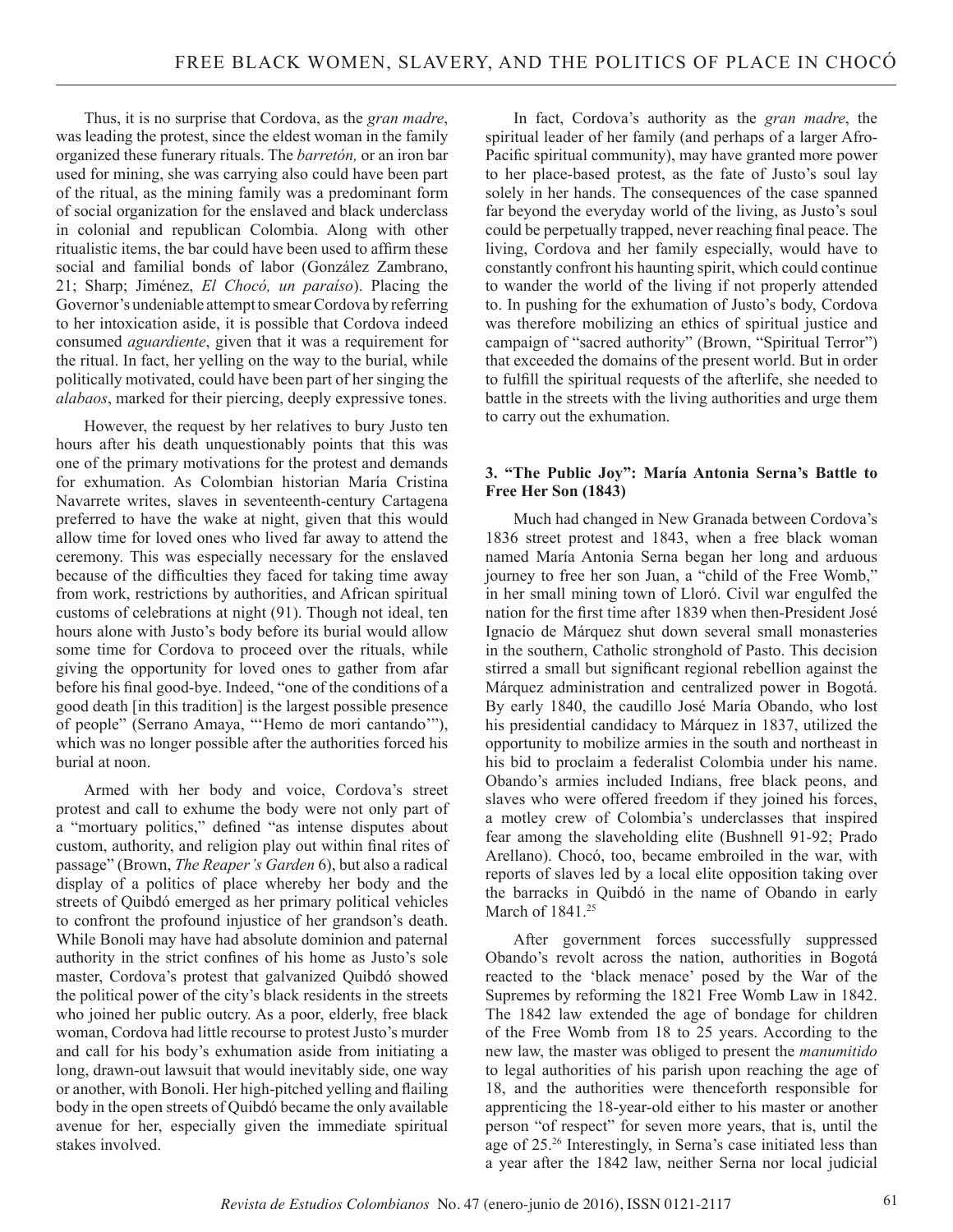authorities made any references to apprenticeship, perhaps evidence of the law's uneven application. As we all see in the following pages, Serna focused solely on the 18 years of required service to the master as ordained by original 1821 Law of the Free Womb.

Standing in the parish court of Lloró in early 1843, María Antonia Serna, a former slave of a deceased holder named Juan Roman, demanded the freedom of her son, Juan, on the grounds that he had "served more than the sufficient years decreed by the manumission law."<sup>27</sup> According to the court proceedings, Juan would have been roughly twentytwo years old when his mother first initiated the case in 1843, a few years older than the eighteen years ordained by the law.28 The details surrounding his age were certainly not easy to maneuver. Her son had been sold off to several owners from 1821, when Serna claimed Juan was born, to the start of the legal proceedings in 1843. As Serna explained to the Circuit Judge in Quibdó in late 1844, a then-deceased holder named Juan Roman previously owned her.<sup>29</sup> While working for Roman, Serna gave birth to her son Juan, she later argued, "after the publication of the law concerning the freedom of *partos* of 1821."30 In 1827, Roman died, leaving Juan to his granddaughter, Segunda Roman, as part of her inheritance. Soon thereafter, Segunda Roman's husband, Doroteo Prado, subsequently sold the young Juan on behalf of his wife to another local slaveholder, Juan Ramires. Years later, Ramires also passed away, and Juan was sold once again, this time at a public auction to none other than Nicolas Bonolí, the author of Justo's murder as outlined in the previous case. Nevertheless, Bonolí remained largely outside the suit, as the Circuit Judge of Quibdó decided to lay responsibility on Doroteo Prado for the case, given that Prado was the original seller of Juan.

Despite the complex dynamics and background of the case, Serna skillfully summoned witnesses and maneuvered legal complications and incidents to win her case. The foundational role played by everyday places in Serna's legal strategy is evident in one of the main events she asked her witnesses to confirm. In early 1843, Serna asked one witness to verify that "her son was baptized as a *manumitido* and [that] the priest Manuel Guerrero yelled in a loud voice that Juan was the first *libertino* he had ever baptized in this parish [of Lloró]."31 Serna added details to this incident when she asked another witness to confirm that "*at the door of the church*, [Guerrero] said in a loud voice that [Juan] was the first *libertino* that he had baptized in this parish."32 In these brief, but significant, descriptions, we are able to get a sense of the celebratory, defiant nature of this act. Serna is careful to emphasize the tenor of Guerrero's "loud" voice, expressing that he even "yelled," in addition to stressing the fact that this had been a public act, "at the door of the church," for all those passing by to hear. In summoning the architecture of the church and the priest's expressive tenor, Serna's argumentation shows us how the church, an otherwise everyday place of worship, was informally

harnessed by disempowered people like Serna in order to assert their formal rights in an increasingly uncertain world.

Once her case reached Quibdó, Serna's *apoderado* [legal representative] Vicente Ferrer also drew upon Serna's placebased argumentation when he made his closing remarks a few years later in 1845. Before the Circuit Judge in Quibdó, Ferrer included among his evidence supporting Serna's argument "*la pública alegría* [the public joy] expressed by the patriotic and philanthropic parish priest of Lloró the day he baptized Juan, yelling at the door of the church that this was the first manumitted by the law that he had baptized."<sup>33</sup> In this regard, the church setting became the venue for the public manifestation of Juan's freedom as a "child of the Free Womb," where Serna could leverage the little power that she could wield in Lloró. Moreover, the reference to the "patriotic and philanthropic priest" Manuel Alberto Guerrero was no small detail. A respected slaveholder, Guerrero oversaw the public reading and celebration of the 1821 Constitution in the same church in Lloró in February 1822.34 Passing away sometime in the mid-to-late 1820s, Guerrero was remembered as a loyal republican priest, whose historical memory Serna and her lawyer could call upon, especially after events that shook the stability of the region after the War of the Supremes.

In the end, the main force driving Serna's case, however, lay in her ability to mobilize a large number of people to testify in her favor. It is clear that Serna quickly learned how to maneuver such a complicated case. When Serna initiated her case, she actually argued that Juan was born only three days *before* the Free Womb Law (established July 21, 1821), and two of the three witnesses she summoned were related to her, a detail exploited by Doroteo Prado. When Serna reinitiated the case again in 1844, however, she abandoned her previous argument, now arguing that Juan was born *after*  the 1821 Law. In order to prove her case, she summoned six witnesses living in Lloró, two men and four women who were not related to her by kin. All of the women confirmed Serna's story that Juan was "born after the publication of the law of manumission," and stated that they were older than 40. The other two men, both unrelated, also verified Serna's argument, stating that they were 30 and 40. By summoning this group of individuals, Serna's neighbors and friends, some of whom she likely confided in during these trying years, Serna mobilized the power of her local community to prove her case. In his closing remarks, Doroteo Prado's *apoderado* did not overlook this point: "It is known that in the small towns there is no shortage of people disposed to bothering the tranquility of honorable men, and we find this in this case."35 But much to Prado's disappointment, the people of the small town of Lloró, led by Serna, won. The Circuit Judge of Quibdó decided that Juan would be freed, citing the fact that Serna had more witnesses as a major compelling reason. He also did not hesitate to claim that Serna's witnesses were "equal in reputation and decency to the opposing party."36 Hundreds of miles away in Popayán,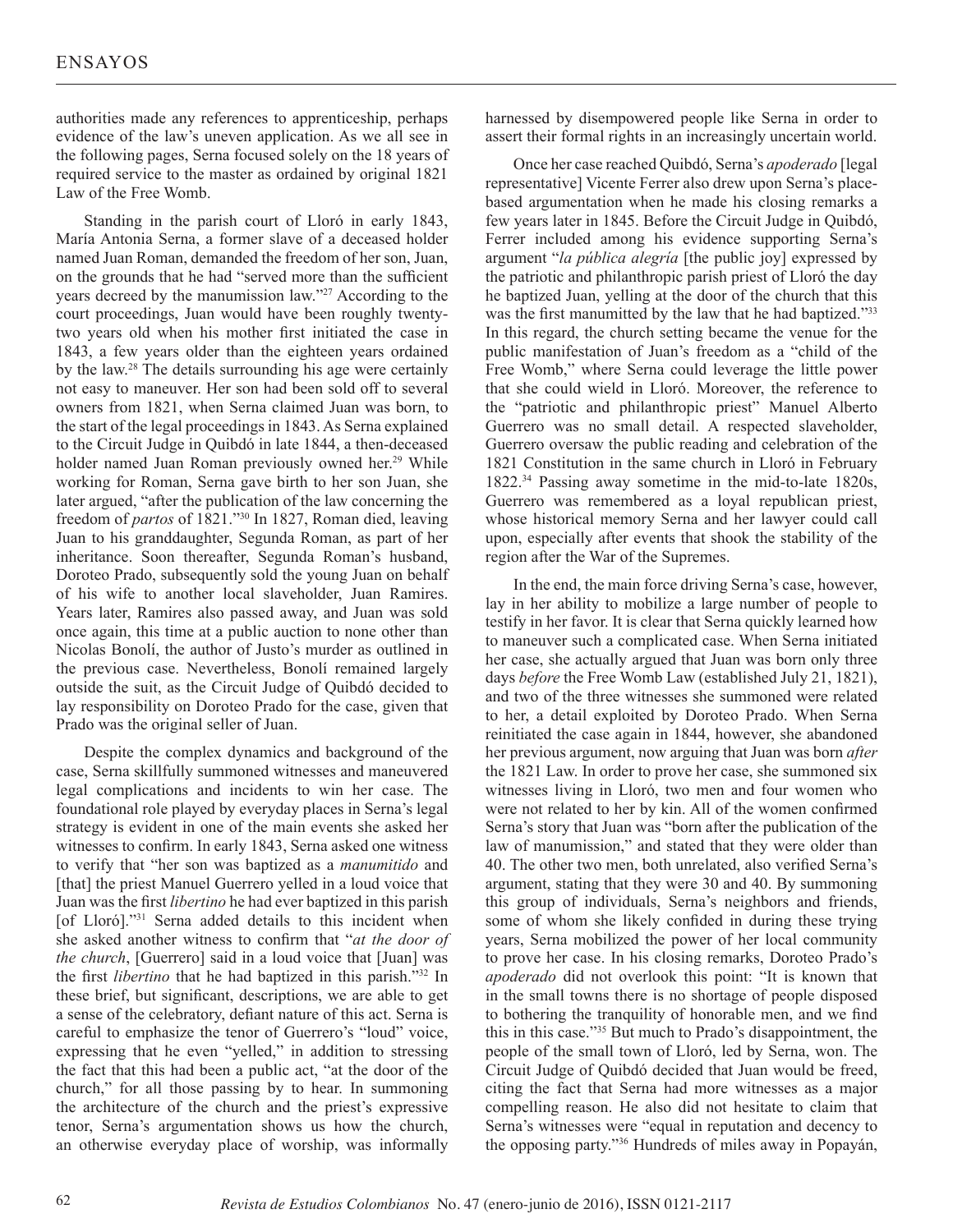the State Attorney also upheld the decision.

The successful outcome of Serna's case was not entirely surprising. Other scholars have shown how similar public officials ruled on behalf of enslaved women, even those with children born before the Law of the Free Womb, in the wake of intense republican fervor (Townsend  $122$ ).<sup>37</sup> The Circuit Judge of Quibdó himself expressed this republican zeal when he stated that "depriving [Juan] for a moment of his enjoyment would not only be unjust but tyrannical conduct and everything against a system like ours, liberal and republican."38 Meanwhile, by 1845, when the Supreme Court in Popayán declared the definitive freedom of Juan, the fear posed by the "black menace" incarnated by the War of the Supremes had relatively subsided. In his annual report to the provincial House of Representatives in 1846, for example, the Governor of Chocó reported that the province "finds itself in complete tranquility."<sup>39</sup> The final decision in late 1845 may have also reflected changes from above, as the "more progressive" administration of President Tomás Cipriano de Mosquera took office earlier that year (Bushnell 98-99). Nevertheless, a close reading of Serna's legal tactics and arguments can show us how disempowered peoples negotiated power by utilizing the limited resources of their situations—in Serna's case, her local church and village and exercised a politics of place in order to fully demand their rights in the everyday and in the formal, public sphere of the courtroom, occasionally winning.

#### **4. Conclusion**

In their introduction to *Women and the Politics of Place*, scholar-activists Arturo Escobar and Wendy Harcourt argue that "a radical politics of the body and of place suggest that the personal journeys of women are deeply imbued with their political practices; the desires to give voice to women's pain often leads activists to engage in a politics of place" (9). Although Escobar and Harcourt were referring to contemporary place-based movements of women activists across the globe, their words resonate profoundly with the struggles of Petrona Cordova, María Antonia Serna, and many other free black women in Colombia and elsewhere who wielded their bodies in everyday places to assert their claims for dignity, justice, and personhood. A deep-seated pain—in the case of Cordova, the undignified death and burial of her grandson; for Serna, the illegal, extended bondage of her son—motivated these women's actions as they powerfully contested the master class's grip on their loved ones' lives (and deaths). Indeed, the goal of a placebased analysis should not be to displace or downplay the importance of studies on formal political participation among Afro-descendent groups during slavery in New Granada (Múnera, Sanders, Lasso, Solano D. and Flórez), but rather to help us appreciate the critical, vernacular politics of all disempowered peoples, and particularly free black women, before the final abolition of slavery in 1852.

## **Notes**

- 1 From 1830-1858, the present-day territory of Colombia was known as the Republic of New Granada.
- 2 In developing this article, I am especially indebted to Wendy Harcourt and Arturo Escobar's work on the politics of place, particularly as explored in *Women and the Politics of Place*. For more studies expanding this notion of political power, see Tilly, 668-670. Also see Scott, Mallon, and Camp.
- 3 Cochrane, 419.
- 4 Archivo General de la Nación (hereafter AGN), Sección República (SR), Fondo Gobernaciones Varias (FGV), Legajo (l.) 105, Folio (f.) 313v.
- 5 These statistics are based on findings from the Notaría Primera de Quibdó (hereafter NPQ) in Quibdó, Chocó, Colombia from the first half of the nineteenth century.
- 6 AGN, 1835, SR, FGV, l. 44, f. 180r.
- 7 These numbers are based on findings from the NPQ. Of the eighty testators who composed wills before the notary from the creation of the republic (1819) to final abolition (1852), the majority (69 testators or 86%) owned at least one slave. Of these holders, only two holders held more than ten slaves.
- 8 In total, 210 men and 293 women were sold from 1828-1852, for a total of 503 slave purchases recorded in the NPQ.
- 9 This information derives from records left behind by Vidal in the NPQ. Apart from her declaration as a "celibate" in 1858, Vidal otherwise refers to herself as a *ciudadana* [citizen] and *vecina*, and makes no reference to needing the permission of a spouse, a requirement for married women and those unwed under the age of 25 who sought any commercial or legal transaction.
- 10 For Catalina Lago's last will and testament, see NPQ, 1819: 42r-43v.
- 11 See NPQ, 1831: 206r, 206v-207r; 1837: 54r-55v; 1849: 95v-96r.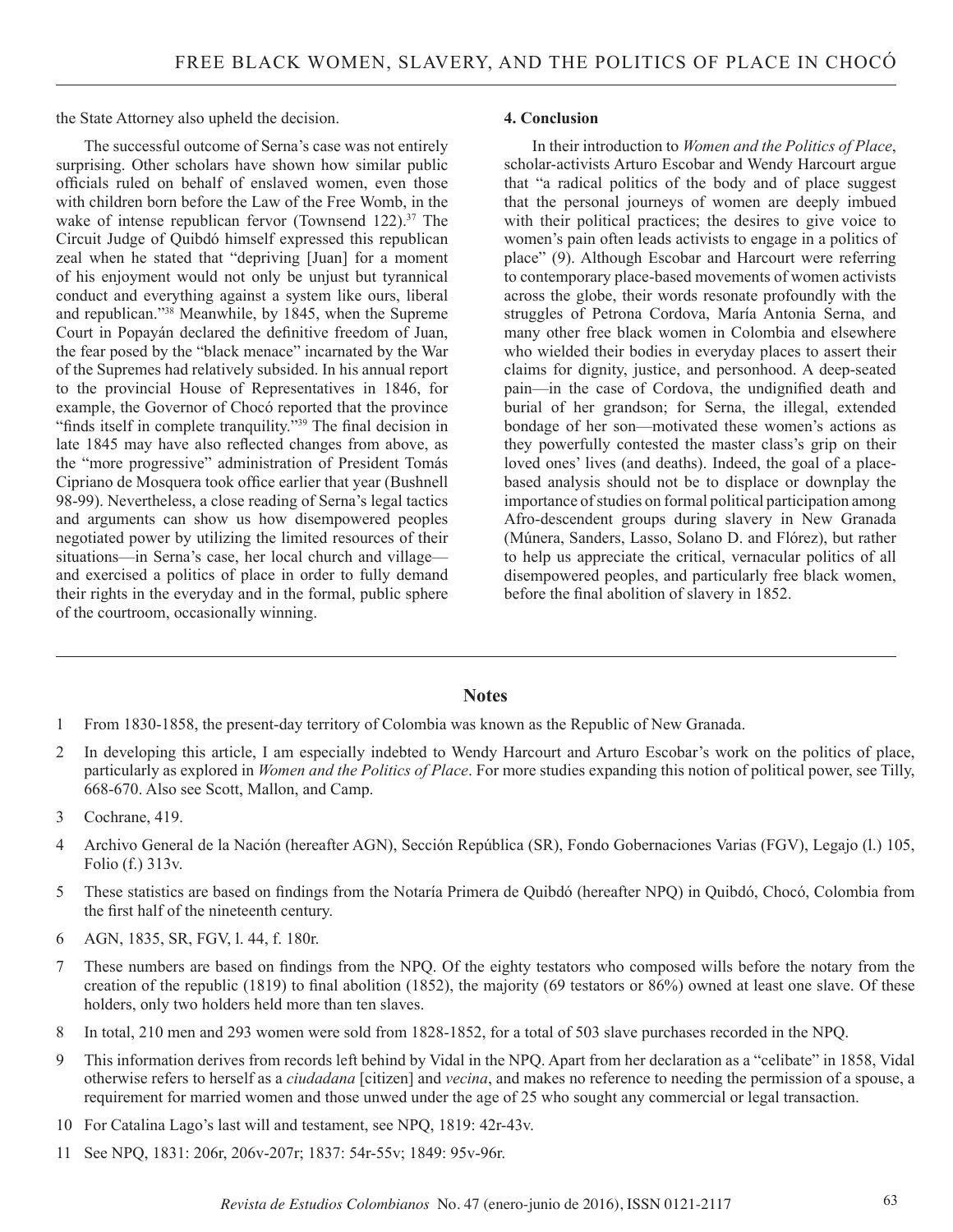- 12 On the competition and newspaper article, see AGN, 1835, FGV, SR, l. 44, f. 240r-v; *El Indígena Chocoano* (Quibdó), no. 12, 20 de junio de 1834 (Biblioteca Luis Ángel Arango, Bogotá, Colombia).
- 13 AGN, 1837, SR, FGV, l. 50, f. 487v.
- 14 AGN, 1838, SR, FGV, l. 56, f. 286r.
- 15 AGN, SR, FGV, l. 50, f. 655r-v.
- 16 Archivo Central del Cauca (hereafter ACC), 1837, República JI 3cr 84, 69r-v.
- 17 Ibid., 67r, 115v.
- 18 Ibid., 48v, 66r-v.
- 19 Ibid., 90v.
- 20 Ibid., 8v, 121v. The term "miserably poor" [*pobre de solemnidad*] was a special legal status that afforded certain rights to those officially deemed "poor." See Milton.
- 21 NPQ, 1831: 2r. However, a note of sale from 1835 states that Bonoli purchased an enslaved woman named Petrona for 200 *patacones*, see NPQ, 1835: 102v-103r. This could have been Justo's grandmother, but likely not given that Cordova was never referred to as a "slave" in the lawsuit (which would be necessary for the proceedings), and the fact that an older enslaved woman would not normally be purchased for that amount, a high economic value.
- 22 ACC, 1837, República JI 3cr 84, 67r, 115v.
- 23 Ibid., 120v.
- 24 Ibid., 2v.
- 25 AGN, 1841, SR, FGV, l. 73, f. 69r-v.
- 26 For the final May 29, 1842 Law, see Restrepo Canal, Tomo I 424-431.
- 27 ACC, 1845, Républica JIII 8em 4026, 1.
- 28 At the beginning of her case, two of her witnesses, Pascual Lemas and Remijia Cordova, godparents and aunt and uncle of Juan, testified that Juan was "just 3 days old when the law of manumission was published in Quibdó," making him roughly 22 years old in 1843. See Ibid., 4. When the proceedings were continued a year later by Serna again, her witnesses would argue that Juan was actually born *after* the law was published. See Ibid., 19.
- 29 However, Serna was a *liberta*, a free woman by the time she launched her case on behalf of her son in 1843. Free people like Serna were allowed the right to "appear in Court…representing themselves or represented by their legal representatives," among other privileges including the right to "trade, make contracts, [and] grant wills." See NPQ, 1838: 108r-v.
- 30 ACC, 1845, Républica JIII 8em 4026, 24.
- 31 Ibid., 1.
- 32 Ibid., my emphasis.
- 33 Ibid., 70.
- 34 NPQ, 1827: unpaginated. For more on Guerrero, see his last will and testament in Mosquera, *Memorias de los últimos esclavizadores en Citará* 221-227.
- 35 ACC, 1845, Républica JIII 8em 4026, 75.
- 36 Ibid., 82.
- 37 Townsend 122. For a similar case from Quibdó favoring a *manumitido*, see ACC, 1841, República JIII 8em, 4027.
- 38 ACC, 1845, Républica JIII 8em 4026, 88.
- 39 AGN, 1846, SR, FGV, l. 116, f. 45r.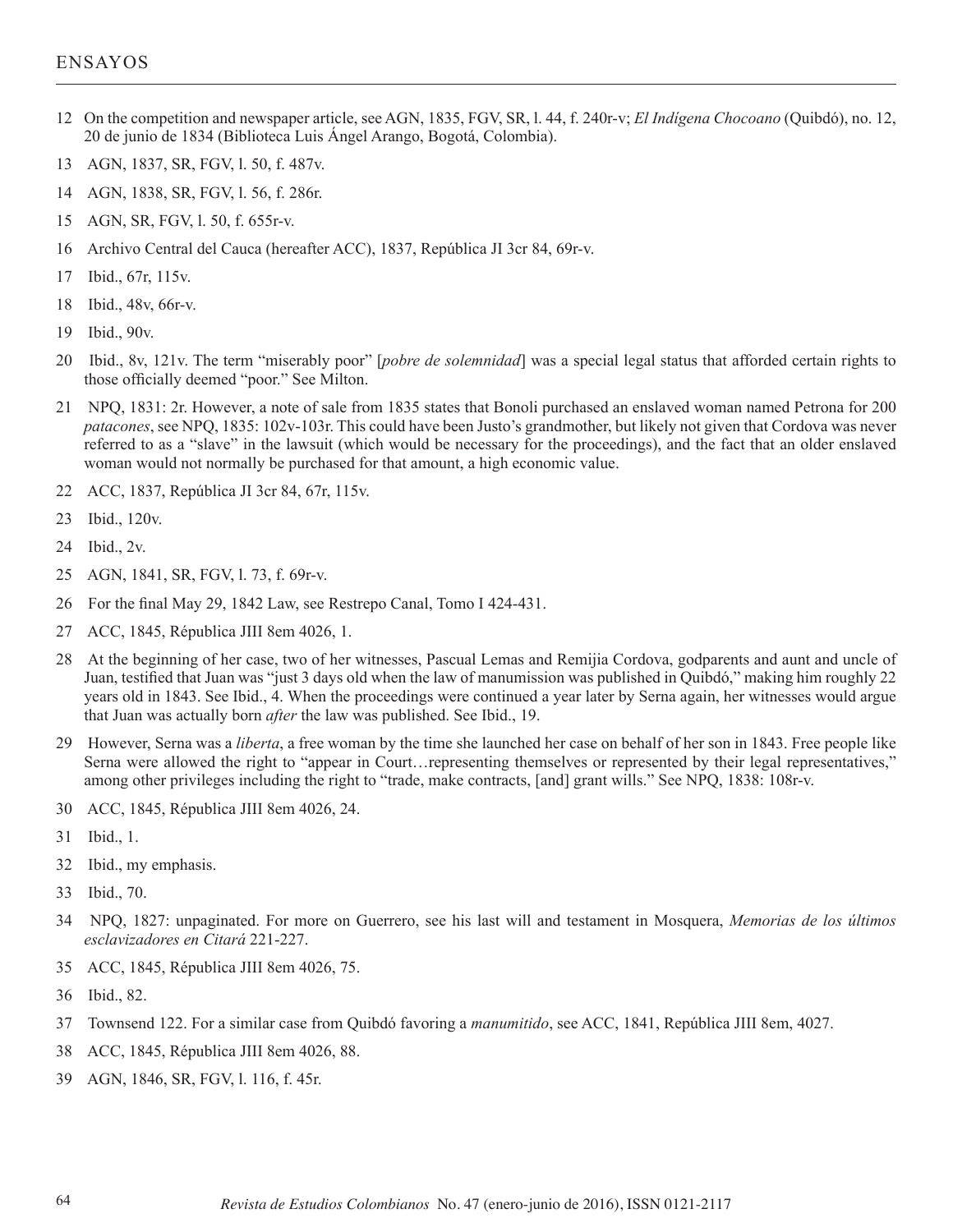### **Works cited**

- Beckles, Hilary. "Black Female Slaves and White Households in Barbados." *More Than Chattel: Black Women and Slavery in the Americas,* eds. David Barry Gaspar, Darlene Clark Hine. Bloomington: Indiana University Press, 1996.
- Boussingault, Jean-Baptiste Joseph Dieudonné. "Viaje a la región aurífera y platinífera del Chocó." *Memorias.* Bogotá, Colombia: Banco de la República, 1985. Accessed online: http://www.banrepcultural.org/blaavirtual/historia/memov1/memov17a.htm.
- Brown, Vincent. "Spiritual Terror and Sacred Authority in Jamaican Slave Society." *Slavery and Abolition* 24, 1 (2003), 24-53.
- —. *The Reaper's Garden: Death and Power in the World of Atlantic Slavery*. Cambridge, Mass.: Harvard University Press, 2008.
- Bushnell, David. *The Making of Modern Colombia: A Nation In Spite of Itself*. Berkeley: University of California Press, 1993.
- Camp, Stephanie M. H. *Closer to Freedom: Enslaved Women and Everyday Resistance in the Plantation South*. Chapel Hill: The University of North Carolina Press, 2004.
- Chaves, María Eugenia. "La mujer esclava y sus estrategias de libertad en el mundo hispano colonial de fines del siglo XVIII." *Anales* (segunda época) 1 (1998), 91-117.
- Cowling, Camillia. *Conceiving Freedom: Women of Color, Gender, and the Abolition of Slavery in Havana and Rio de Janeiro*. Chapel Hill: The University of North Carolina Press, 2013.
- Davis, Kenneth G. "Dead Reckoning or Reckoning with the Dead: Hispanic Catholic Funeral Customs." *Liturgy* 21, 1 (2006), 21-27.
- Echeverri, Marcela. "Popular Royalists, Empire, and Politics in Southwestern New Granada, 1809-1819." *Hispanic American Historical Review* 91, 2 (2011), 237-269.
- González Undurraga, Carolina. "Los usos del honor por esclavos y esclavas: Del cuerpo injuriado al cuerpo liberado (Chile, 1750- 1823)." *Nuevo Mundo, Mundos Nuevos* 6 (Nov. 19, 2006). http://nuevomundo.revues.org/document2869.html. Accessed October 1, 2015.
- González Zambrano, Catalina. "Música, identidad y muerte entre los grupos negros del Pacífico sur colombiano." *La Colección del Babel*, 27 (2003). http://www.cge.udg.mx/revistaudg/rug27/babel27.pdf
- Harcourt, Wendy and Arturo Escobar, eds. *Women and the Politics of Place*. Bloomfield, CT: Kumarian Press, 2005.
- Hilgers, Joseph. "Novena." The Catholic Encyclopedia. New York: Robert Appleton Company, 1911. http://www.newadvent.org/ cathen/11141b.htm.
- Hünefeldt, Christine. *Paying the Price of Freedom: Family and Labor among Lima's Slaves, 1800-1854*. Berkeley: University of California Press, 1994.
- Jiménez, Orián. "El Chocó: Libertad y poblamiento 1750-1800." *Afrodescendientes en las Américas: trayectorias sociales e identitarias: 150 años de la abolición de la esclavitud en Colombia*. Claudia Mosquera Rosero-Labbé, Mauricio Pardo, Odile Hoffman, eds. Bogotá, Colombia: Universidad Nacional de Colombia, 2002.
- —. *El Chocó, un paraiso del demonio: Nóvita, Citará y el Baudo, siglo XVIII*. Medellín: Universidad de Antioquia, 2004.
- Lasso, Marixa. *Myths of Harmony: Race and Republicanism During the Age of Revolution, Colombia, 1795-1831*. Pittsburgh: University of Pittsburgh Press, 2007.
- Losonczy, Anne Marie. "El luto de sí mismo: cuerpo sombra y muerte entre los negro-colombianos del Chocó." *América Negra*, 2 (1991), 43-64.
- Mallon, Florencia. *Peasant and Nation: The Making of Postcolonial Mexico and Peru*. Berkeley: University of California Press, 1995.
- Milton, Cynthia E. *The Many Meaning of Poverty: Colonialism, Social Compacts, and Assistance in Eighteenth-Century Ecuador.*  Stanford: Stanford University Press, 2007.
- Morrissey, Marietta. *Slave Women in the New World: Gender Stratification in the Caribbean*. Lawrence, Kansas: University Press of Kansas, 1989.
- Mosquera, Sergio. *De esclavizadores y esclavizados en la provincia de Citará: ensayo etno-histórico, siglo XIX*. Chocó, Colombia: Promotora Editorial de Autores Chocoanos, 1991.